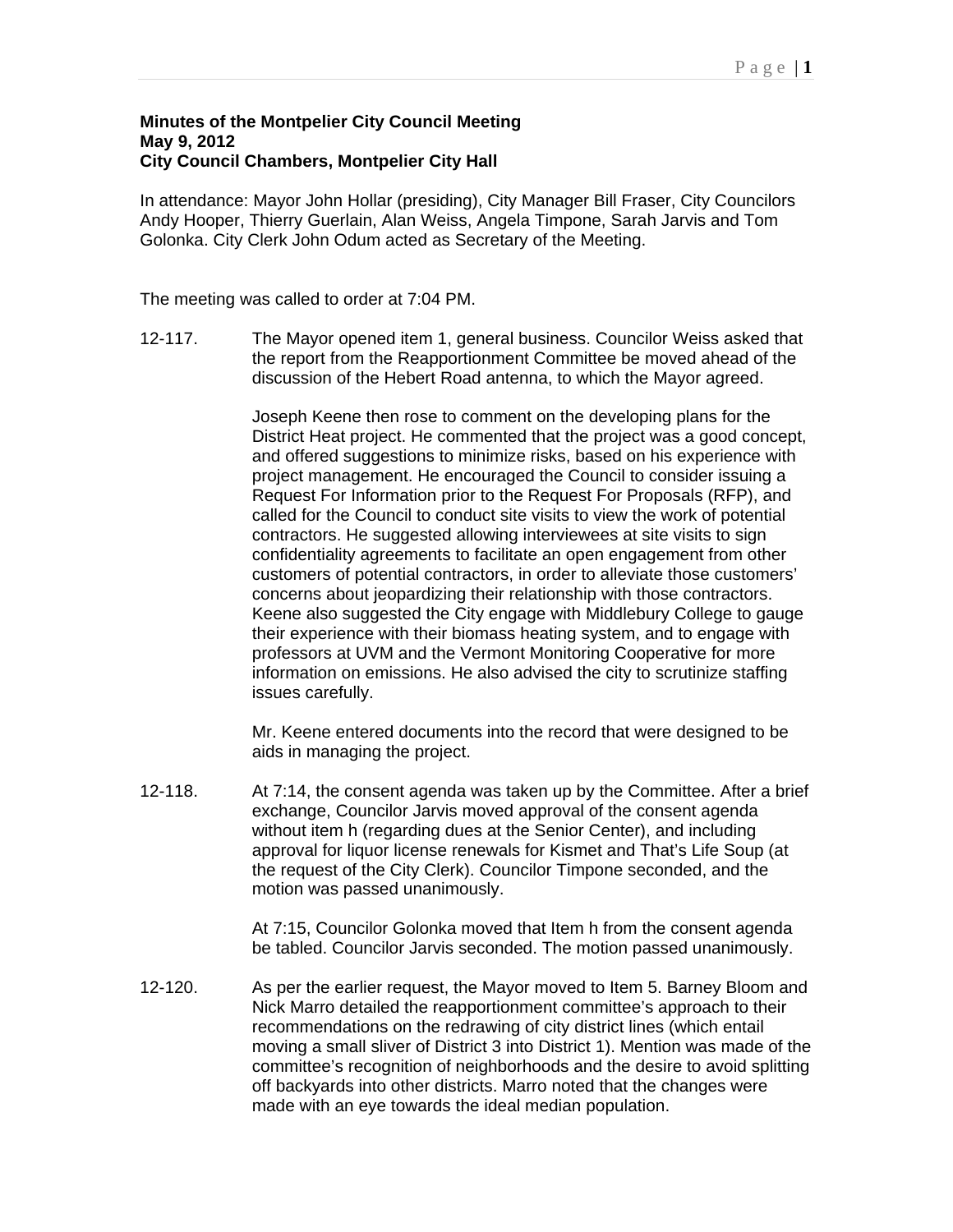Councilor Weiss moved that the council accept and receive the report, and direct staff to prepare an ordinance to reflect the revised boundaries as per Title II of the City Charter, and set a special town meeting to approve the changes, to be held on November  $6<sup>th</sup>$  of this year.

Mr. Bloom noted that the question could be added to the upcoming primary. City Manager Fraser recommended the General Election, because of the greater turnout.

Councilor Jarvis seconded the motion. The motion passed unanimously at 7:22.

Councilor Weiss commended the committee, as well as a previous subcommittee which included Councilor Hooper, for its work – and particularly noted the contributions of City staff.

12-119. The Mayor opened Item 4, and brought Hebert Road residents Lara Merchant and Jim Hutton to the table to discuss their concerns about the Hebert Road antenna (part of the system designed to alert the city of breakdowns or problems in the wastewater system). Merchant and Hutton (as well as other members of the neighborhood represented in an a letter) are concerned about the safety of the radio frequency electromagnetic radiation emitted from the antenna. Merchant presented documentation of health problems she and her daughter have experienced, that she believes are attributable to the antenna.

> Merchant noted the state recommendations and measurements that have been taken that indicated the levels of radiation were safe. She disputed these conclusions (as well as federal government standards) with other studies and opinions.

Merchant concluded her initial presentation by calling for the removal of the antenna, to be replaced by another option such as a cell phone, a fiber optic line, a cable or phone line.

Hutton noted that he approached the issue skeptically as an IT professional, but came to agree with Merchant. He noted that the author of the state report declaring the levels safe was a physicist rather than a medical professional. He also noted the recent legislation allowing citizens to opt out of wireless smart meters without penalty, which he characterized as a comparable issue. He suggested a more comprehensive alarm system could replace the transmission system

At Councilor Timpone's questioning, Mr. Hutton indicated that some antennas emitting radio frequencies have been removed from neighborhoods in other communities due to health concerns (cell phone towers in particular).

Councilor Guerlain asked Merchant about the potential implications of private technology in a neighbor's home raising the radiation levels in her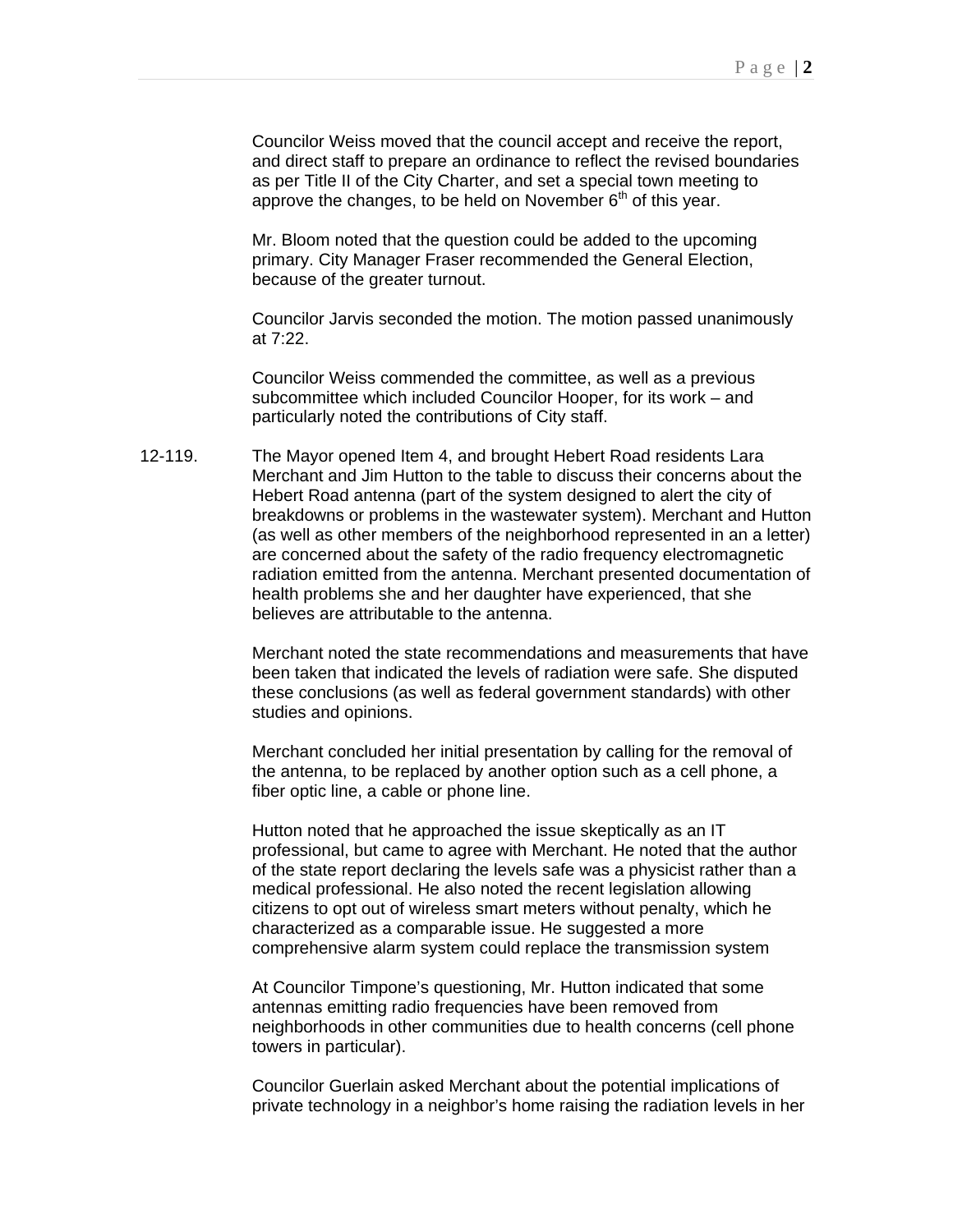house. Merchant indicated she would not approach the Council over such an instance, were it to take place.

The Mayor indicated that he  $-$  like others  $-$  relies on the reports of experts such as Dr. Irwin at the state. Merchant noted that the results of studies on the effects of this radiation do not agree, and tend to skew in favor of the study's funder.

Councilor Golonka asked for (and received) guidance from Tom McCardle on the number, function and types of antennas in the city's system. There was an exchange between McCardle, Golonka and Councilor Timpone about mandated monitoring requirements, and the flexibility of the current system. There was also some discussion of other alternatives, such as raising the antenna to broadcast over the houses, rather than through.

Participants noted that the standards for safe radiation levels often change.

Councilor Hooper noted that radiation levels cannot be reduced to zero, and cited the distinction between ionizing and non-ionizing radiation.

Councilors Golonka, Jarvis and Timpone advocated for a Council subcommittee to study the issue more thoroughly and return to the full Council with a report and recommendation. Councilor Hooper and Mayor Hollar argued against such an approach. Mayor Hollar express concern about the ambiguous mandate of such a committee.

Councilor Weiss moved that the discussion be tabled until the 13th of June at which time we ask Mr Law, the Chief, Ms. Merchant to report back with one or more recommendations. Councilor Hooper seconded.

Mayor Hollar asked for, and received, unanimous approval to suspend the rules in order to discuss the motion to table. Councilor Timpone indicated she would work with the appointed group as well. Councilor Weiss indicated he had no objection to including her into his motion.

The Mayor called the vote on the motion to table at 8:20 PM. It failed by a 2-4 vote, with Councilors Weiss and Hooper voting aye, and Councilors Guerlain, Golonka, Timpone and Jarvis voting nay. The discussion was not tabled.

Councilor Golonka moved to create a 3 member committee of the Council to study the issue with city staff and the group of concerned citizens and report back by two meetings from. Councilor Timpone seconded. Mayor Hollar reiterated his concern that the committee would not be qualified to study the issue meaningfully. Councilor Golonka disagreed with the Mayor, indicating the committee would not be focused on technical issues.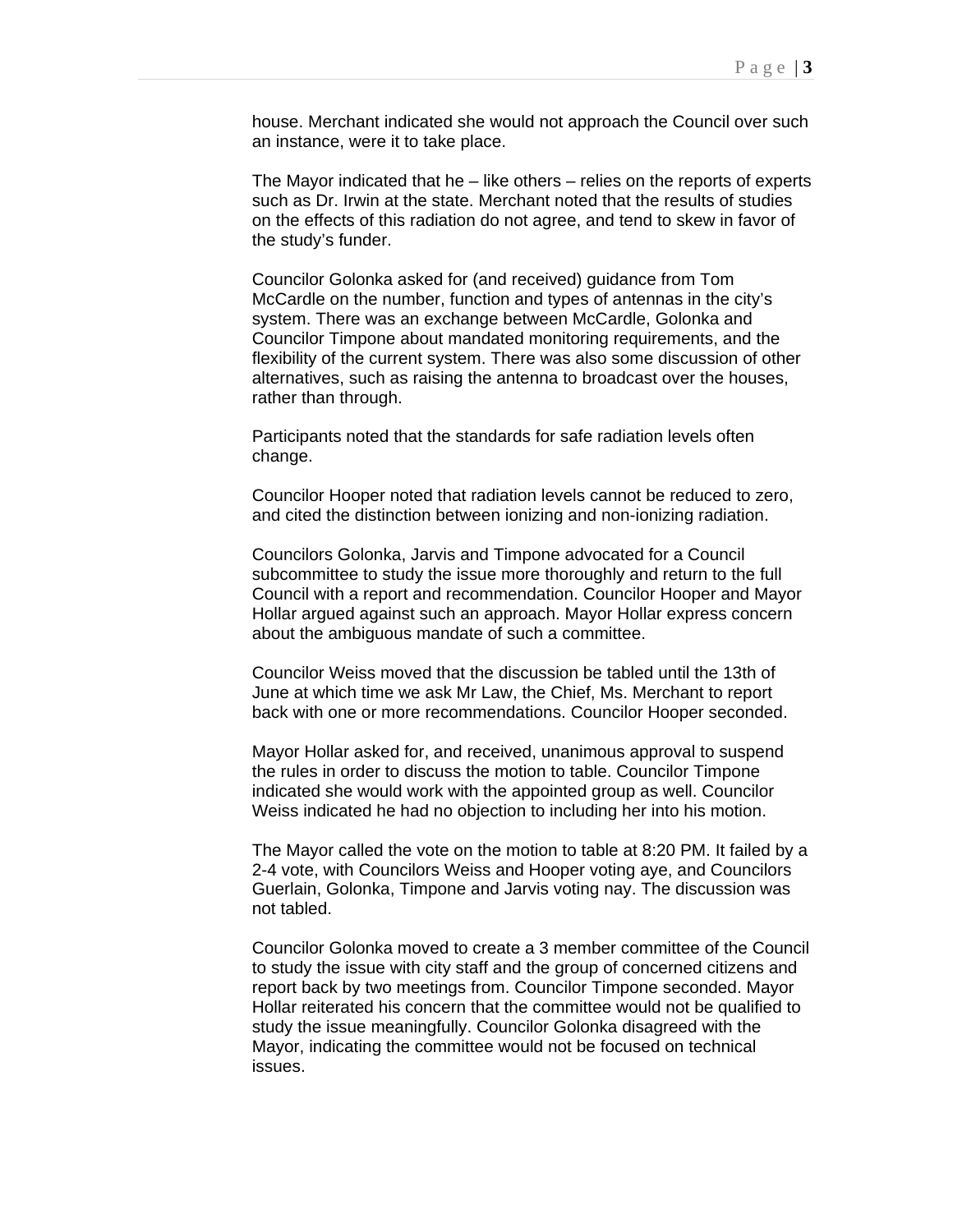The Council settled on a committee of 1 member from each district: Councilors Timpone, Golonka, and Guerlain.

At 8:22, the Council passed the motion 5-1, with Councilor Weiss voting in opposition.

The Council broke for a five minute recess at Councilor Timpone's request.

12-121. At 8:35, the Council and City Manager reconvened and began part two of its discussion on goals and priorities (part one took place at the March 28 meeting). The Council engaged in a lengthy, free-flowing back and forth on the general topics laid out in the agenda.

> There was initial discussion on what could and could not be meaningfully discussed in terms of multiyear objectives. Councilor Weiss frequently reminded the committee not to blur the lines between goals and objectives.

> The Council discussed how best to utilize the interest of Vibrant and Affordable Montpelier members to assist with budget analyses, while the City Manager indicated his desire to stay involved in such discussions to clarify budgetary matters that may not be casually apparent. There was discussion of city services, and ways to analyze their effectiveness.

> At 10:04, the Mayor indicated his desire to break before beginning the discussion of communications goals, due to the late hour. At the Mayor's request, City Manager Fraser indicated he would distill the goals and procedures discussion thusfar into a report. The Mayor indicated that the Council should resume the discussion at the next meeting.

12-122. The Council moved on to individual reports. Councilor Golonka noted that regional meetings were to reconvene the next night. Councilor Timpone reported on her meeting at the Recreation Department, noting the upcoming "State Street Slam" basketball tournament. She also indicated she had visited the Sewer Treatment Plant.

> Councilor Jarvis suggested people attend the Lost Nation Theater's production of "Lyddie."

Councilor Guerlain expressed his concerns about the District Heat debate and its potential divisiveness, based on a recent newspaper article.

- 12-125. City Manager Fraser noted that he was to take the Mayor and others on a tour of fire, police and public works facilities on the upcoming Monday. He indicated he would conduct more such tours in the coming weeks. Assistant City Manager Bev Hill reminded the Councilor and viewers that taxes were coming due the next Tuesday.
- 12-126. The City Clerk noted that the Board of Abatement would be meeting at 5:30 on June  $5<sup>th</sup>$  in the City Council chambers.